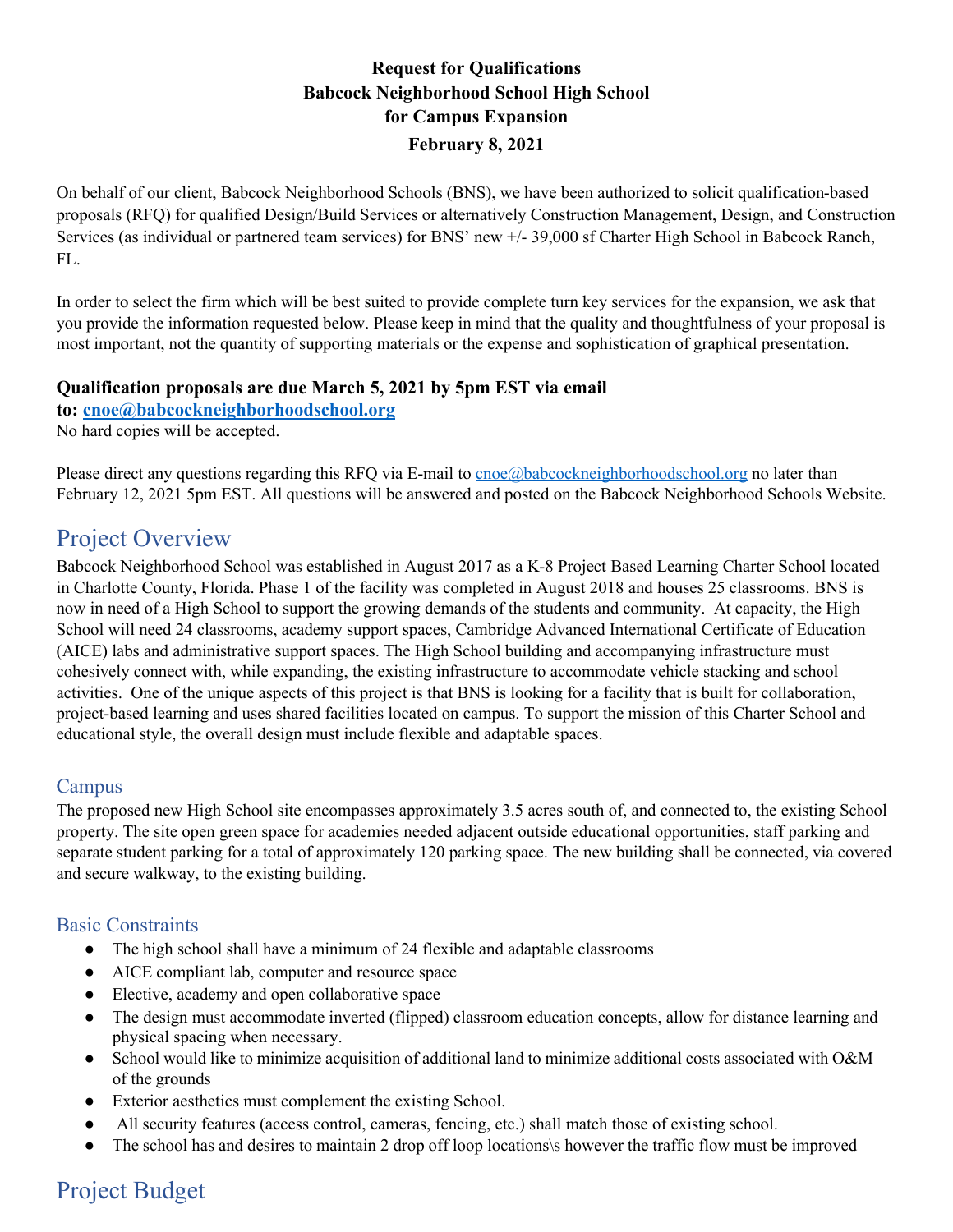The design, permitting, site improvements and construction of the campus expansion must fall within the project budget. The Budget is projected at \$9,750,000.

# Project Schedule

|           | $\circ$ Design/Build RFQ Issued          | 2/8/2021               |
|-----------|------------------------------------------|------------------------|
| $\circ$   | Deadline for RFQ Question/Clarifications | $2/17/2021$ by 5pm EST |
|           | o RFQ Question Responses Posted          | 2/19/2021 by 5pm EST   |
| $\circ$   | Proposals Due                            | 3/05/2021 by 5pm EST   |
| $\bigcap$ | <b>Team Selection Notification</b>       | 3/10/2021 by 5pm EST   |
| $\circ$   | <b>Construction Complete</b>             | 7/01/2022              |
|           |                                          |                        |

The Babcock Neighborhood School Board may, in its sole discretion, revise these dates. This proposed schedule is intended to allow prospective Proposers sufficient time for requests for information, objections to the requirements of this RFQ, and preparation of Proposals.

## Available Information/Documents

The As-Build drawings of the current phase of the Babcock Neighborhood School project are available at the following link: http://www.babcockneighborhoodschool.org/ssi\_RFQ-for-services

# Proposals Must Include

The ultimate Proposals shall include the following Scope:

- A. Civil Engineering (Fixed Fee) for the following items:
	- i. Site plan for owner approval
	- ii. Stormwater Management System design & SFWMD ERP Modification (WMD permit)
	- iii. SFWMD dewatering Permit, ifrequired
	- iv. SFWMD Irrigation Permit (WUPMod)
	- v. Full engineering design to approval from Charlotte County, FDEP, & Babcock Ranch Community Independent Special District
	- vi. Construction & Certifications Services, including site visits ensuring construction complies with Contract Documents. Certifications include Record Drawings upon completion.
	- vii. All Surveying required (if subcontracted, indicate to whom and list separate fee).
	- viii. Schedule
- B. Architecture (Fixed Fee) for the following items:
	- i. Design Services for all Architecture services including, but not limited to, Interior Design, Structural Engineering, Electrical Engineering, Mechanical/HVAC Engineering, Plumbing, Fire Sprinkler, Structural Panel Shop Drawings, Low Voltage, Florida Green Build Certification, etc.
	- ii. Schematic Development for Owner approval
	- iii. Design Development, including submittal and all answers to Charlotte County for BuildingPermit
	- iv. Full Construction Documents
	- v. Bid Documents and assistance with Owner as needed
	- vi. Construction & Administration insuring construction complies with Contract Documents, Review Shop Drawings and Submittals, Review & Respond to all RFI's by GC, Provide punch list prior to final completion, site visits.
	- vii. Schedule
- C. Landscape Architecture (Fixed Fee) for the following items:
	- i. Code Minimum Landscape Plan for Permitting.
	- ii. Full Landscape and Irrigation plans for Construction.
	- iii. Construction & Certifications Services, including site visits ensuring construction complies with Contract Documents. Certifications include As-Built drawings upon completion.
- D. General Contractor (Fixed Fee & GMP proposal based on cost per foot) for the following items: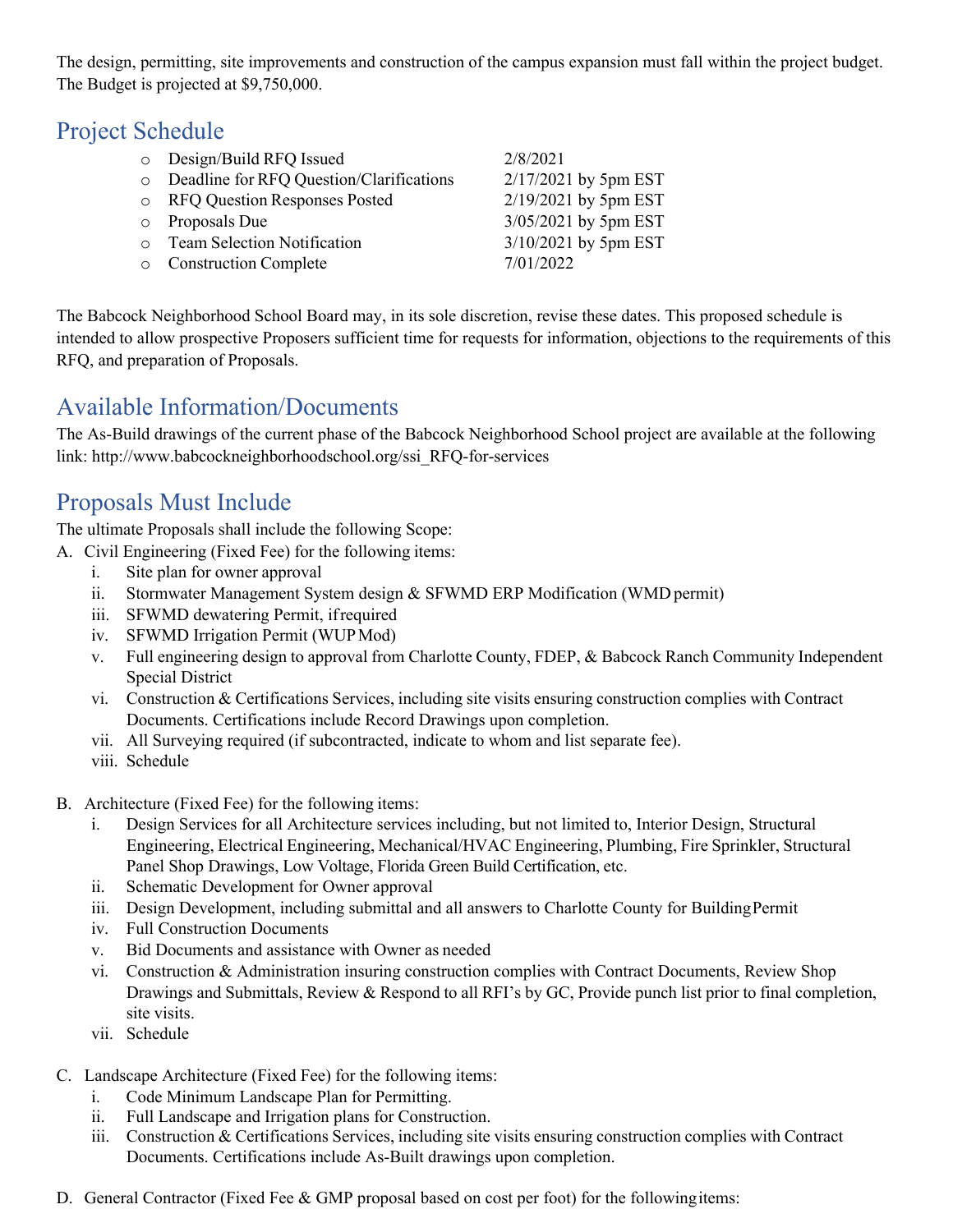- i. General Conditions including Full time supervision, project management, and project vehicles
- ii. General Requirements including, but not limited to, Jobsite Office/trailer, all jobsite equipment, furnishings, and supplies, daily cleanup, dumpster fees, project signage, safety, project photos & progress reports, plans/documents reproduction costs, water & electric during construction
- iii. All labor & materials, & equipment for new School Building including, but not limited to, Concrete & Masonry, Metals, Carpentry, Roofing, Thermal & Moisture protection, Doors & Windows, Hardware, Finishes, Specialties, Equipment, Conveying Systems, Mechanical Systems, Electrical Systems, Low voltage, Fire protection, fenced  $\&$  gated garbage /maintenance area, connection to existing site utilities, site grading to perform work, landscaping & irrigation, sidewalks, covered walkways, fencing, gates, parking, roadway connections, stormwater infrastructure, etc.
- iv. Coordination with Owner provided items, including, but not limited to FFE.
- v. Schedule

## Qualification Proposal Format

Each Proposal must contain a narrative description that conveys, at a minimum, the following information:

#### Firms/team's history & experience

Please provide an overview of your firms/team's history & experience including:

- o Similar Project Experience
- o Organizational structure
- o Number of professional staff involved in design/build delivery process
- o Current workload and available resources
- o Licenses
- o Insurance
- o Current References
- o Company's Financials/Bonding Capacity
- o Describe any potential conflicts of interest that, if you were selected, might arise as a result of current interests your firm has in other projects and how you would manage that.

#### Pre-Construction Approach

Please provide a detailed description of your pre-construction process including:

- o Due Diligence/Entitlements Support
- o Design Team
	- $Resume(s)$  of key individual(s) responsible for managing the design
	- Relevant similar experience
- o Design/Build Team Experience
- o Program Development/Validation
- o Technology Scope Development
- o Budget Management
- o Schedule Management
- o Permit Management
- o Communication Strategies
- o Value Engineering Approach

#### Construction Approach

Please provide a detailed description of your construction approach, including:

- o Project Management/Administration
- o Field Supervision
- o Trade work Procurement
- o Self-performed work
- o Budget Management
- o Schedule Management
- o Move-inCoordination
- o Close Out Process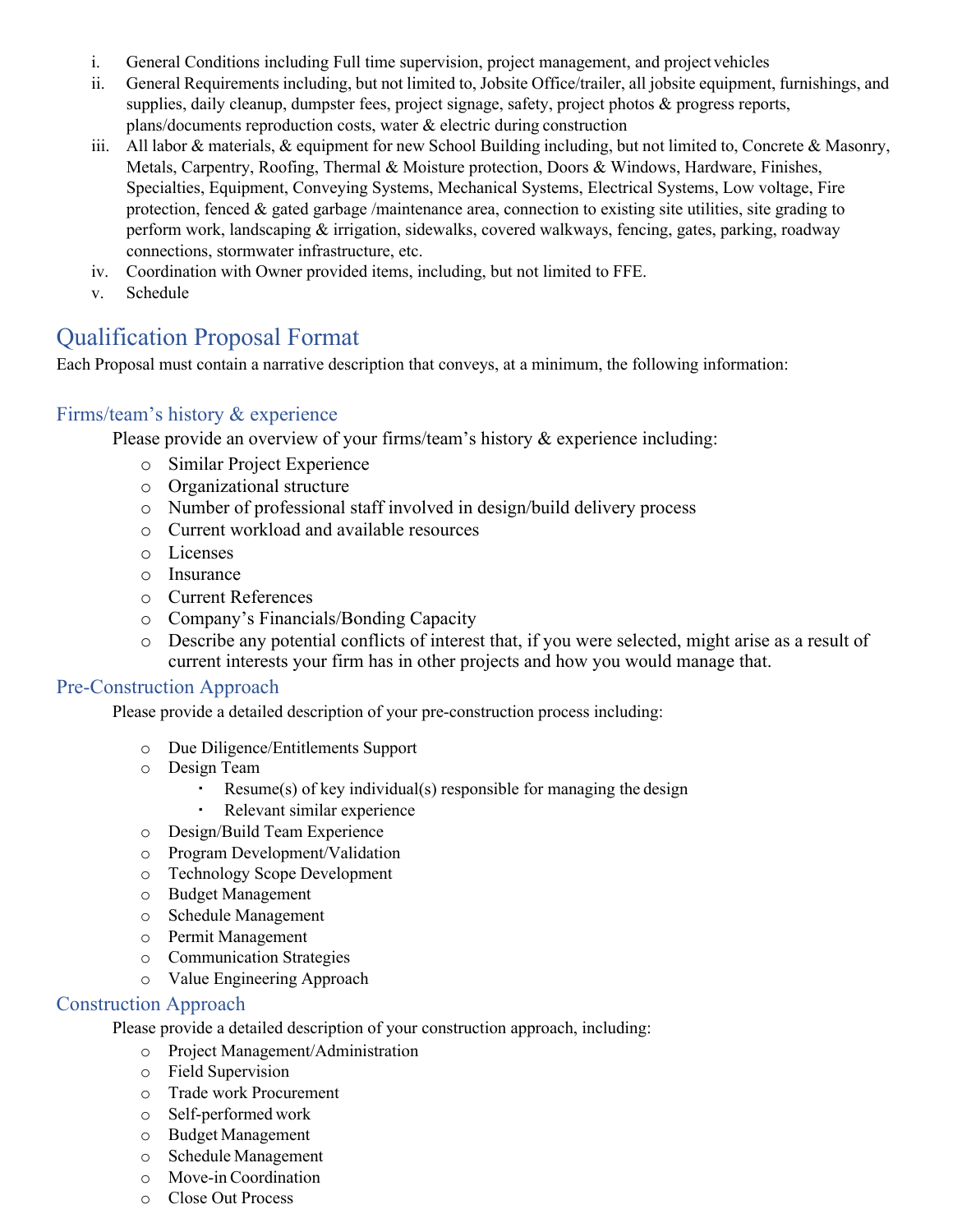### Fee Structure

It is contemplated the project will be managed on an open book, cost plus fee structure. Please propose your detailed fee structure including the following:

- o Pre-con/Design Fees
- o Construction Fee (OH&P) as a % of "construction cost"
- o Definition of "Construction Cost" for fee calculation
- o Timing to establish Construction GMP
- o Typical Contingency %
- o General Liability Insurance Cost
- o Payment & Performance Bond Cost

Proposers must clearly indicate within their Proposal any exceptions or recommended adjustments to the requested time frames or to the statement of services.

## Evaluation

#### Evaluation Process

Each Proposal will be subjectively evaluated by the Babcock Neighborhoods School Evaluation Committee consisting of the BNS Board Building and Grounds Committee and BNS Staff. The Evaluation Committee will score the Proposal RFQ based on its assessment of the requested Proposal contents. Those Proposals submitted that do not meet mandatory requirements outlined in the Instructions to Proposers and Specifications may, in the Evaluation Committee's sole discretion, be rejected or receive a lower rating in the evaluation process.

The Babcock Neighborhoods School Evaluation Committee may request supplemental information from a Proposer concerning the Proposer's ability to perform the Services. If a Proposer fails to provide supplemental information promptly after receiving a written request from the Babcock Neighborhoods School Evaluation Committee, the Babcock Neighborhoods School Evaluation Committee may, in its sole discretion, refuse to consider the Proposer's proposal. The role of the committee shall include a complete review of all Proposals submitted and may include conferring with references provided by the Proposer(s). It may also involve interviews with selected Proposer(s) to review and discuss their Proposals and the Services. The Babcock Neighborhoods School Board will make the final decision about which firm will be awarded the Contract.

#### Scoring System

Proposals will be evaluated using the categories and scoring indicated below. The final score will be calculated by computing an average of the total Evaluation Committee'scores.

- 1. Background (10 Points)
- 2. Project Team & Staffing (10 Points)
- 3. Related Experience (15 Points)
- 4. Overall Project Approach (25 Points)
- 5. Approach to Schedule and Camus Unity (25 Points)
- 6. Availability to and Familiarity with Babcock Ranch, the Babcock Ranch Communities (BRC) Independent Special District (ISD) and Charlotte County Locale (5 Points)
- 7. References (5 Points)
- 8. Cost of Services (5 Points)

#### Interviews

Proposers may receive a scheduling request for an interview that may be conducted as scheduled by the Babcock Neighborhoods School Evaluation Committee. The Babcock Neighborhoods School Evaluation Committee retains sole discretion to determine which Proposers, if any, will be interviewed and the number of interviews, if any, to be conducted. Interviews, if conducted, will not be scored; however, the Evaluation Committee may reconvene and re-evaluate any interviewed Proposers and adjust the ranking of the Proposals as warranted. There is no guarantee of an interview for any one Proposer or all Proposers.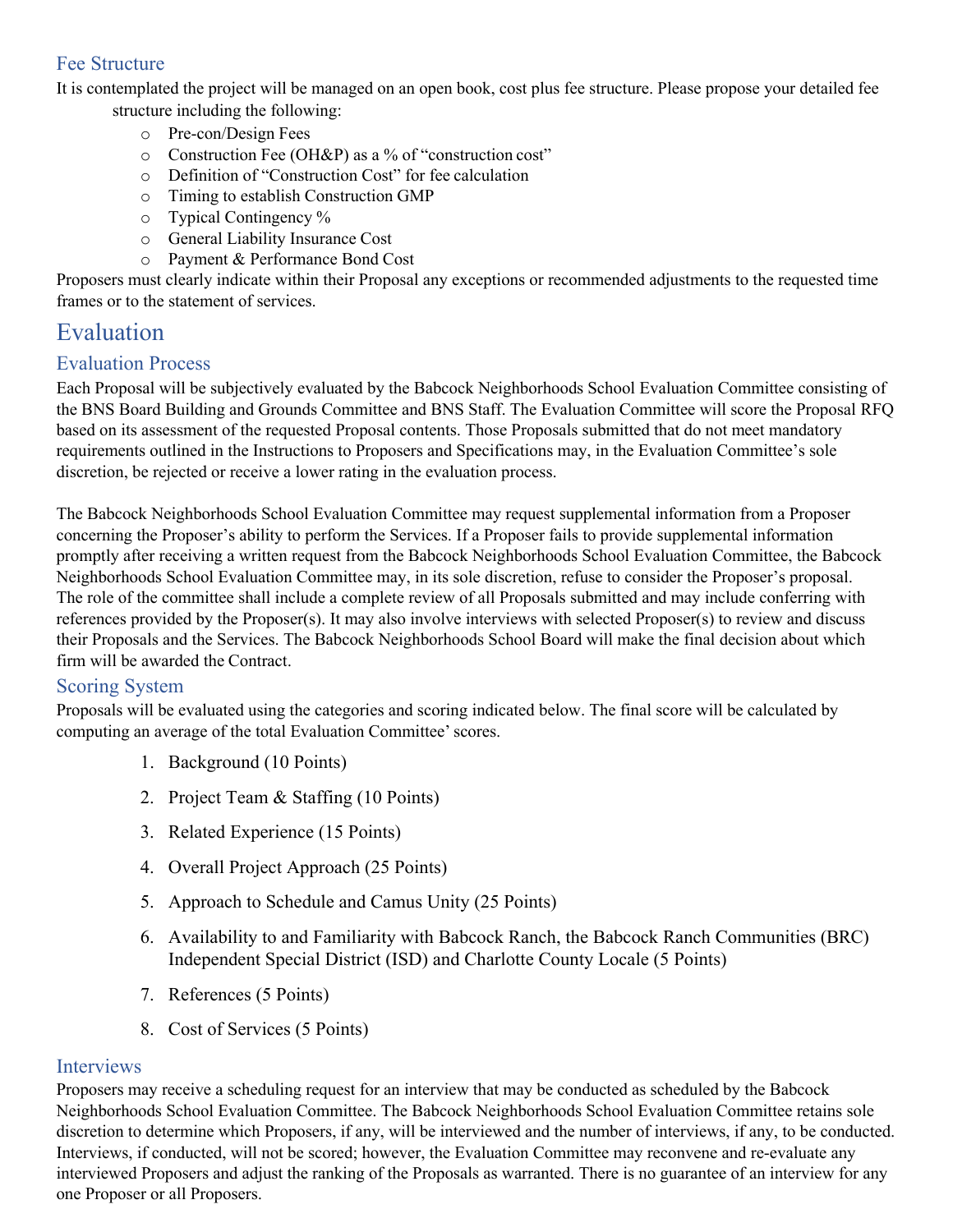## Investigation of References

The Babcock Neighborhoods School Evaluation Committee reserves the right to investigate the references and past performance of any Proposer with respect to its successful completion of similar projects, compliance with contractual obligations and specifications, and lawful payments of suppliers, contractors, and workers. The Babcock Neighborhoods School Evaluation Committee may postpone the award or execution of the Contract after the announcement of the apparent successful Proposer in order to complete the investigation.

## Price

The Babcock Neighborhoods School Evaluation Committee retains the right to negotiate price and terms with top-ranked Proposers. Any unspecified costs shall be borne by the Proposer.

## No Communications with Evaluation Committee

Evaluation Committee members may not be contacted or solicited by any firm or individual submitting Proposals, with the exception of the communications expressly authorized in this RFQ for purposes of seeking clarification or submitting a protest.

## Reservation of Rights

The Babcock Neighborhood School board reserves the right, in its sole discretion:

- 1. to amend this RFQ as it may deem necessary or desirable prior to the Proposalopening;
- 2. to extend the deadline for submitting Proposals;
- 3. to determine whether a Proposal does or does not substantially comply with the requirements of this RFQ;
- 4. to waive any minor irregularity, informality, or nonconformance with this RFQ;
- 5. to obtain information from or provide information to other public agencies, upon request, regarding the Proposer's performance;
- 6. to consider the competency and responsibility of Proposers and of their proposed sub-consultants in making the award;
- 7. to determine which, if any, Proposers will be interviewed;
- 8. to seek clarifications regarding any Proposer's Proposal or request additional information necessary to evaluate, rank, and select a Proposer;
- 9. to determine whether a Proposer should be permitted to submit supplemental information;
- 10. to determine whether the Evaluation Committee should reconvene and collectively review the scoring, making changes as the Evaluation Committee deems appropriate;
- 11. to determine whether to negotiate with any Proposer or multiple Proposers in any manner necessary to serve the best interests of the District;
- 12. at any time prior to the Contract execution (including after announcement of the apparentawardee):
- (a) to reject any Proposal that fails to substantially comply with all prescribed RFQ requirements and procedures; and/or
- (b) to reject all Proposals received and cancel this RFQ upon a finding by the District that there is good cause therefore and that such cancellation would be in the best interests of the District;
	- 13. to hold meetings, exchange correspondence, and obtain data from any source or party, including a Proposer, to seek an improved understanding and evaluation of the Proposals;
	- 14. to negotiate the terms and conditions of the Contract, including but not limited to the statement of and schedule for performance of the services and contract price, in order to meet the District's expectations and in the best interest of the District;
	- 15. to make the award based on the District's best judgment as to which Proposal best meets the District's expectations of a program of the highest quality and innovation;
	- 16. in the event any Proposer or Proposers to whom the contract is awarded shall default in executing said formal contract or in furnishing satisfactory insurance coverage within the time and in the manner hereinafter specified, to re-award the contract to another Proposer or Proposers;
	- 17. to cancel the contract upon written notice at any time the District, in its sole judgment, determines that the provider is not meeting the needs of the District; and
	- 18. to make any and all amendments to the Contract within the scope of the Services solicited in this RFQ.

### **ALL PROPOSERS WHO SUBMIT A RESPONSE TO THIS RFQ UNDERSTAND AND AGREE THAT THE BABCOCK NEIGHBORHOOD SCHOOL BOARD IS NOT OBLIGATED TO AWARD A CONTRACT TO ANY PROPOSER. THE BABCOCK NEIGHBORHOOD SCHOOL BOARD HAS NO**